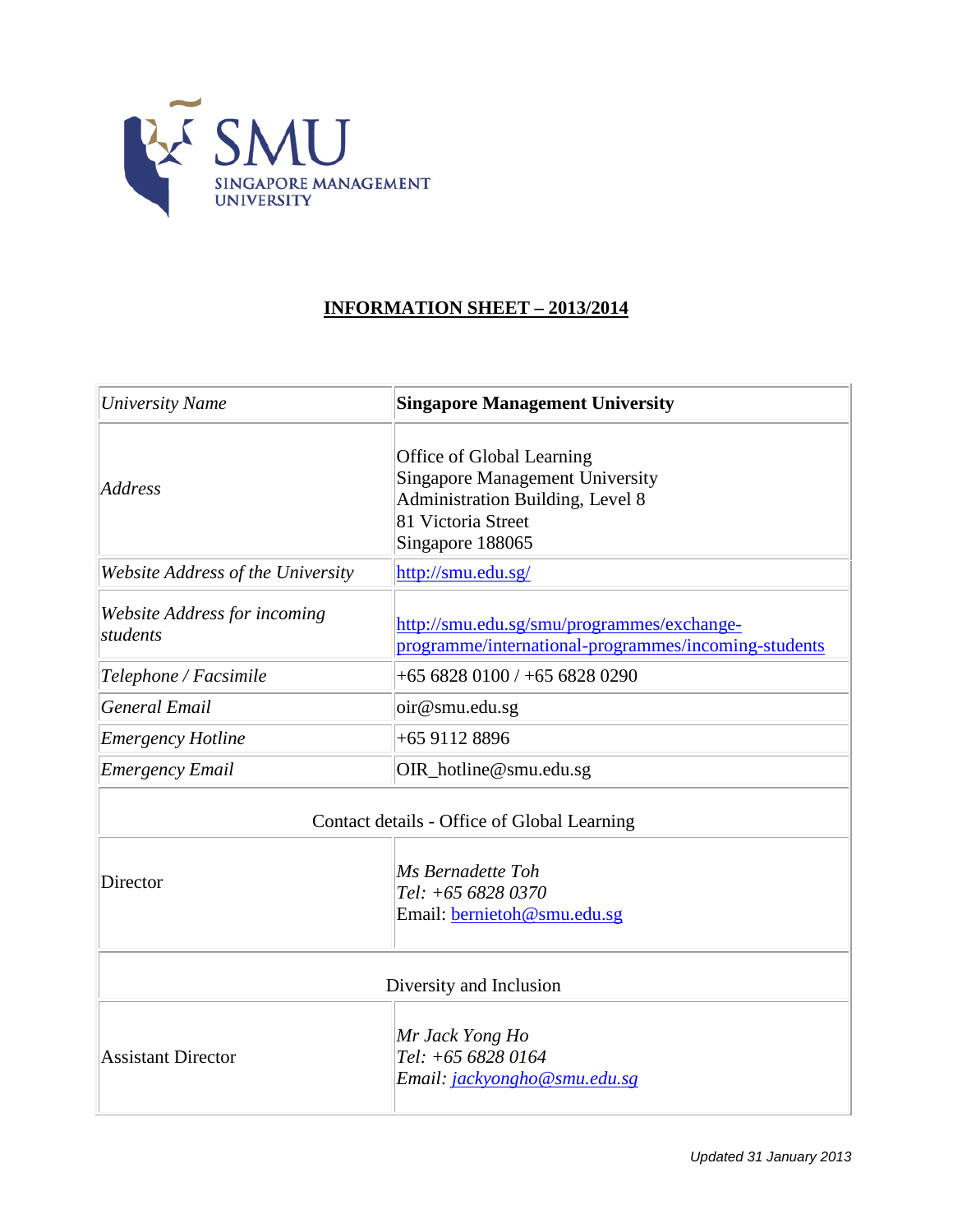| <b>International Student Exchange</b>                                                                                                                                                                 |                                                                                         |  |
|-------------------------------------------------------------------------------------------------------------------------------------------------------------------------------------------------------|-----------------------------------------------------------------------------------------|--|
| <b>Academic Affairs</b><br><b>Assistant Director</b>                                                                                                                                                  | Ms Jeanine Lim<br>Tel: +65 6828 0142<br>Email: jeaninelim@smu.edu.sg                    |  |
| <b>Academic Affairs</b><br>Manager                                                                                                                                                                    | Ms Evelyn Gay Geok Ling<br>Tel: +65 6828 0462<br>Email: evelyngay@smu.edu.sg            |  |
| <b>International Programmes Advisor</b><br>(Outbound - to Asia-Pacific, Canada)<br>& Mexico)                                                                                                          | Ms Kho Li Shu<br>$Tel: +6568280242$<br>Email: lskho@smu.edu.sg                          |  |
| <b>International Programmes Advisor</b><br>(Outbound - to Africa, Central Asia,<br>South America, Middle East &<br>Europe – except for Belgium, France,<br>Germany, Netherlands, Portugal &<br>Spain) | Ms Karen Yee Fong Kai<br>Tel: +65 6828 0895<br>Email: <u>karenyee@smu.edu.sg</u>        |  |
| <b>International Programmes Advisor</b><br>(Outbound - to USA, Belgium,<br>France, Germany, Netherlands,<br>Portugal & Spain)                                                                         | Ms Lee Weijun<br>Tel: +65 6808 5203<br>Email: wilee@smu.edu.sg                          |  |
| <b>International Programmes Advisor</b><br>(Inbound - from Europe)                                                                                                                                    | Ms Nurazlin Mohd Saad, Lin<br>Tel: +65 6828 0315<br>Email: <u>nurazlinms@smu.edu.sg</u> |  |
| <b>International Programmes Advisor</b><br>(Inbound - from Africa, Asia Pacific,<br>Central Asia, North America, South<br>America & Middle East / Summer<br><b>Study Programmes)</b>                  | Ms Rehju Mohamed<br>Tel: +65 6828 0677<br>Email: rehjumohamed@smu.edu.sg                |  |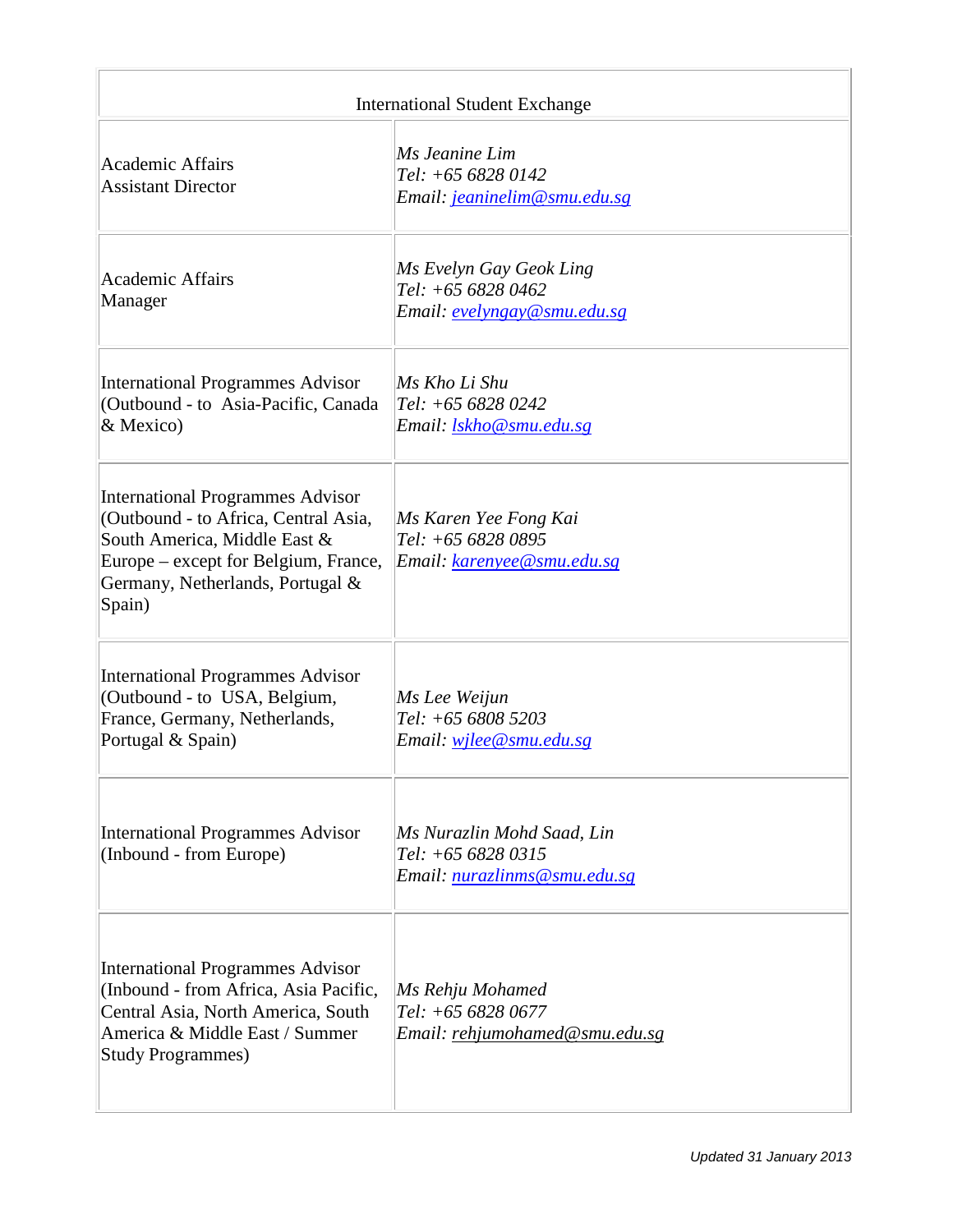| <b>International Student Experience</b> |                                                                                                                                                                                                                                                                                 |  |
|-----------------------------------------|---------------------------------------------------------------------------------------------------------------------------------------------------------------------------------------------------------------------------------------------------------------------------------|--|
| <b>Assistant Director</b>               | Ms Elain Sim<br>Tel: +65 6828 0376<br>Email: <i>elainsim@smu.edu.sg</i>                                                                                                                                                                                                         |  |
| Manager                                 | Ms Kelly Yeo<br>Tel: +65 6828 0139<br>Email: kellyyeo@smu.edu.sg                                                                                                                                                                                                                |  |
| Manager                                 | Ms Lim Wensi<br>Tel: +65 6828 0780<br>Email: wensilim@smu.edu.sg                                                                                                                                                                                                                |  |
| <b>Academic Matters</b>                 |                                                                                                                                                                                                                                                                                 |  |
| Language of Instruction                 | <b>English Language</b>                                                                                                                                                                                                                                                         |  |
| Language of Courses                     | <b>English Language</b>                                                                                                                                                                                                                                                         |  |
| Language Requirements                   | English is the main communication medium in SMU and<br>Singapore. If the students' first language is not English,<br>please provide evidence of their English language<br>proficiency (such as TOEFL).                                                                          |  |
|                                         | The score for TOEFL-test should be equivalent to 560<br>points (the paper-based test) or 220 points (the computer-<br>based test) or 80 points (the internet based test). The score<br>for IELTS should be between 6.5 - 7 points. The score for<br>TOEIC should be 700 points. |  |
| Level of Study for SMU Students         | <b>Bachelor and Master</b>                                                                                                                                                                                                                                                      |  |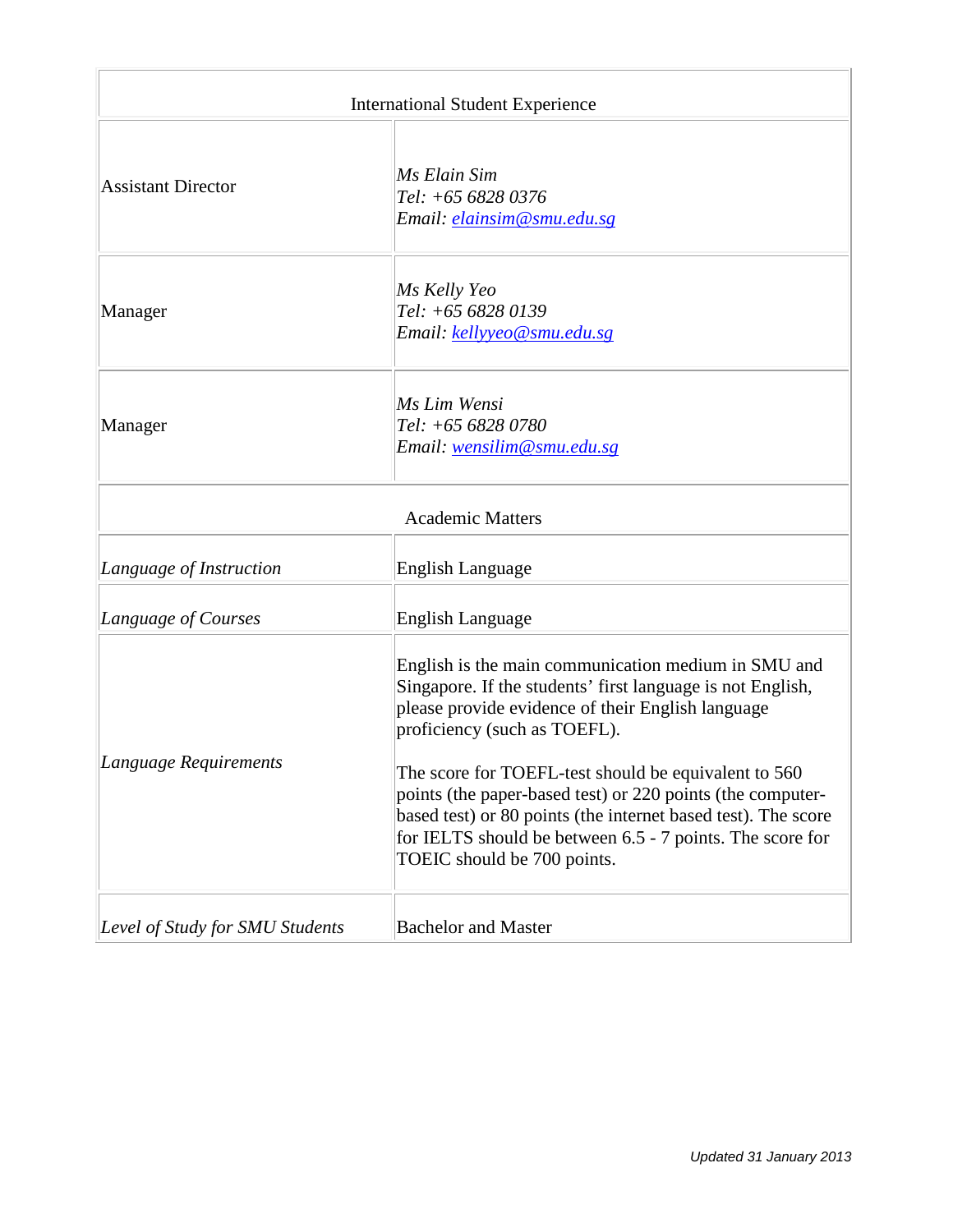| Terms dates for the academic year                                                                                 | Fall Semester (Term 1):<br>19 August - 5 December 2013<br>Recess week: $7 - 13$ October 2013<br>Exam dates: 25 November - 5 December 2013<br>Spring Semester (Term 2):<br>6 January – 24 April 2014<br>Recess week: 24 February - 2 March 2014<br>Exam dates: 14 - 24 April 2014<br>For details & future dates, please see:<br>http://info.smu.edu.sg/courses/index.asp                                                                                                                                                                                                                                                                                                                                          |
|-------------------------------------------------------------------------------------------------------------------|------------------------------------------------------------------------------------------------------------------------------------------------------------------------------------------------------------------------------------------------------------------------------------------------------------------------------------------------------------------------------------------------------------------------------------------------------------------------------------------------------------------------------------------------------------------------------------------------------------------------------------------------------------------------------------------------------------------|
| Period of Exchange                                                                                                | 1 or 2 terms                                                                                                                                                                                                                                                                                                                                                                                                                                                                                                                                                                                                                                                                                                     |
| Programme/Department(s)<br>(Available for incoming exchange<br>students)                                          | Only undergraduate programmes/schools are open to<br>exchange students – except for the Business Study Mission<br>undergraduate courses offered by Lee Kong Chian School<br>of Business. A list of courses available for exchange<br>students will be sent to applicants about 2 weeks before<br>course registration.<br>Postgraduate courses are not open to exchange students and<br>graduate students may only take undergraduate courses.<br>The School of Accountancy offers very limited courses to<br>exchange students, so if the student is an Accountancy<br>major, the student must contact the academic advisors to<br>check if there are sufficient Accountancy courses for course<br>registration. |
| Courses outside the Business School<br>for incoming exchange<br>$ $ ( <i>if</i> yes, please indicate the schools) | undergraduate courses offered by School<br>Yes,<br>of<br>Economics & Social Sciences, School of Accountancy;<br>School of Information Systems and School of Law.                                                                                                                                                                                                                                                                                                                                                                                                                                                                                                                                                 |
|                                                                                                                   | Areas of Concentration:                                                                                                                                                                                                                                                                                                                                                                                                                                                                                                                                                                                                                                                                                          |
| Course Selection                                                                                                  | Marketing, Finance, Law, Economics,<br>Technology,<br>Sociology, Psychology, Political Science, Operations<br>Management, Quantitative<br>Finance,<br>Organizational<br>Behavior and Human Resource, Management;<br>and<br>Corporate Communications.<br>To view course descriptions, please go to Undergraduate<br><b>Student Information</b><br>(http://info.smu.edu.sg/courses/index.asp) – Course<br>Catalogue / Class Search -> please select the term searching<br>for and Courses with sections offered -> please select the<br>corresponding letter of the course name -> view class<br>section -> course description                                                                                     |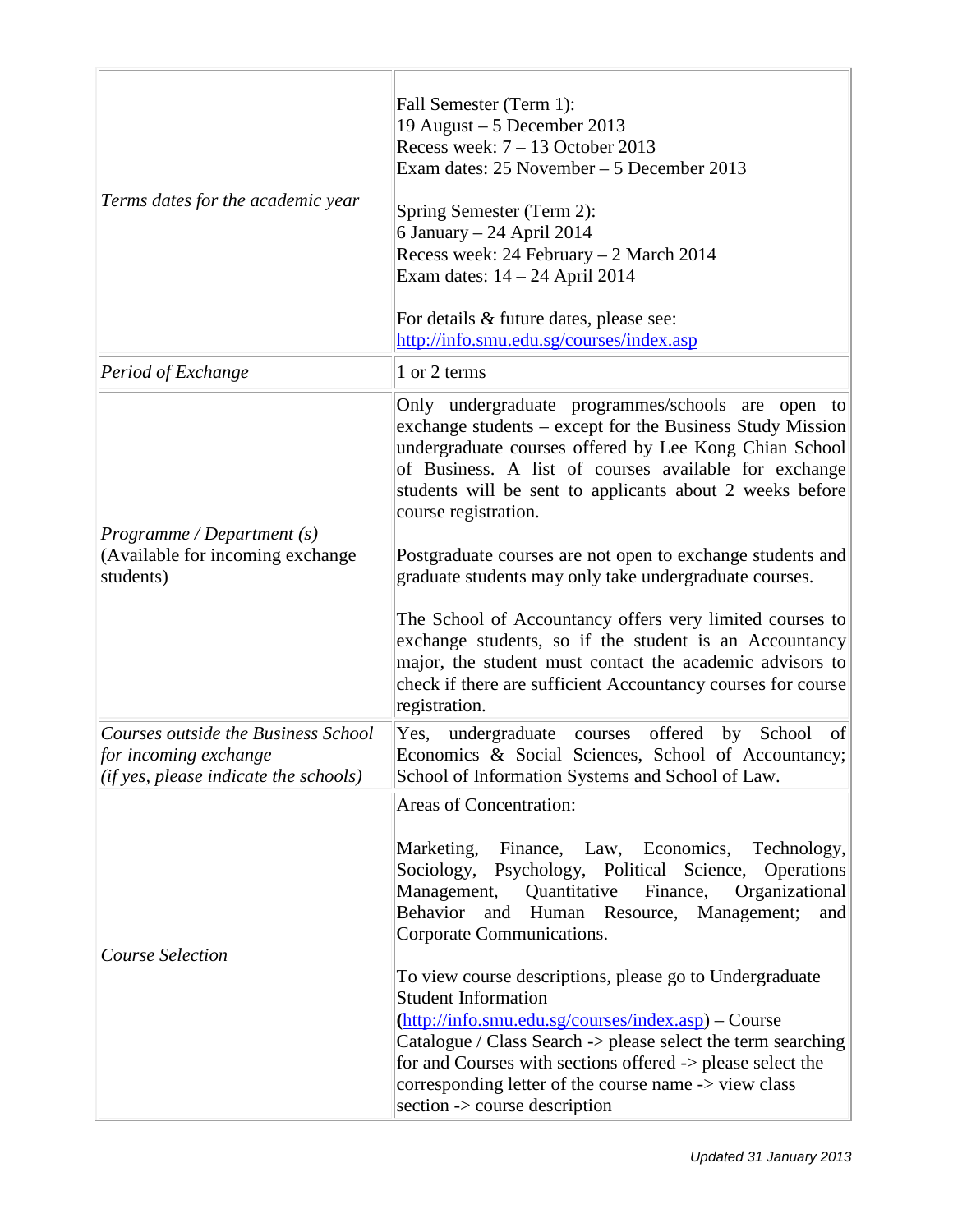| Pre-Requisites for courses                            | Students must have fulfilled pre-requisites before they can<br>take a course. The pre-requisites are listed in the online<br>course catalogue.<br>If students have done similar pre-requisites in their home<br>university, they should check with the instructors here if<br>they will accept these pre-requisites.<br>Pre-requisites may be checked by instructors during the<br>first week of the term. Students should prepare a course<br>outline (in English) of the courses they have taken that meet<br>the prerequisite and give this to the instructors for review.<br>This means they can't register for the course yet.<br>If they want to try registering earlier (during their assigned<br>window period for online registration), they will have to try<br>contacting the instructor first to see if your pre-requisites<br>will clear. All faculty contacts are available via the Faculty<br>Directory in the SMU website. |
|-------------------------------------------------------|--------------------------------------------------------------------------------------------------------------------------------------------------------------------------------------------------------------------------------------------------------------------------------------------------------------------------------------------------------------------------------------------------------------------------------------------------------------------------------------------------------------------------------------------------------------------------------------------------------------------------------------------------------------------------------------------------------------------------------------------------------------------------------------------------------------------------------------------------------------------------------------------------------------------------------------------|
| Recommended Credit Load per<br>undergraduate semester | 4 credits per semester                                                                                                                                                                                                                                                                                                                                                                                                                                                                                                                                                                                                                                                                                                                                                                                                                                                                                                                     |
| Contact hours per undergraduate<br>course             | 1 credit course $=$ 39 contact hours per semester;<br>$0.5$ credit course = 18 contact hours per semester.                                                                                                                                                                                                                                                                                                                                                                                                                                                                                                                                                                                                                                                                                                                                                                                                                                 |
| No. of credits per undergraduate<br>course            | Either 0.5 or 1 credit per course                                                                                                                                                                                                                                                                                                                                                                                                                                                                                                                                                                                                                                                                                                                                                                                                                                                                                                          |
| Minimum workload per<br>undergraduate semester        | 2 credits                                                                                                                                                                                                                                                                                                                                                                                                                                                                                                                                                                                                                                                                                                                                                                                                                                                                                                                                  |
| Maximum workload per<br>undergraduate semester        | 4 credits                                                                                                                                                                                                                                                                                                                                                                                                                                                                                                                                                                                                                                                                                                                                                                                                                                                                                                                                  |
| Length of Bachelor degree (years)                     | 4 years                                                                                                                                                                                                                                                                                                                                                                                                                                                                                                                                                                                                                                                                                                                                                                                                                                                                                                                                    |
| degree                                                | Graduation requirements for bachelor 35 credits (single degree with no or one major)                                                                                                                                                                                                                                                                                                                                                                                                                                                                                                                                                                                                                                                                                                                                                                                                                                                       |
| Minimum GPA Requirement                               | <b>NA</b>                                                                                                                                                                                                                                                                                                                                                                                                                                                                                                                                                                                                                                                                                                                                                                                                                                                                                                                                  |
| <b>Teaching Methods</b>                               | Presentation, projects, participation and examinations                                                                                                                                                                                                                                                                                                                                                                                                                                                                                                                                                                                                                                                                                                                                                                                                                                                                                     |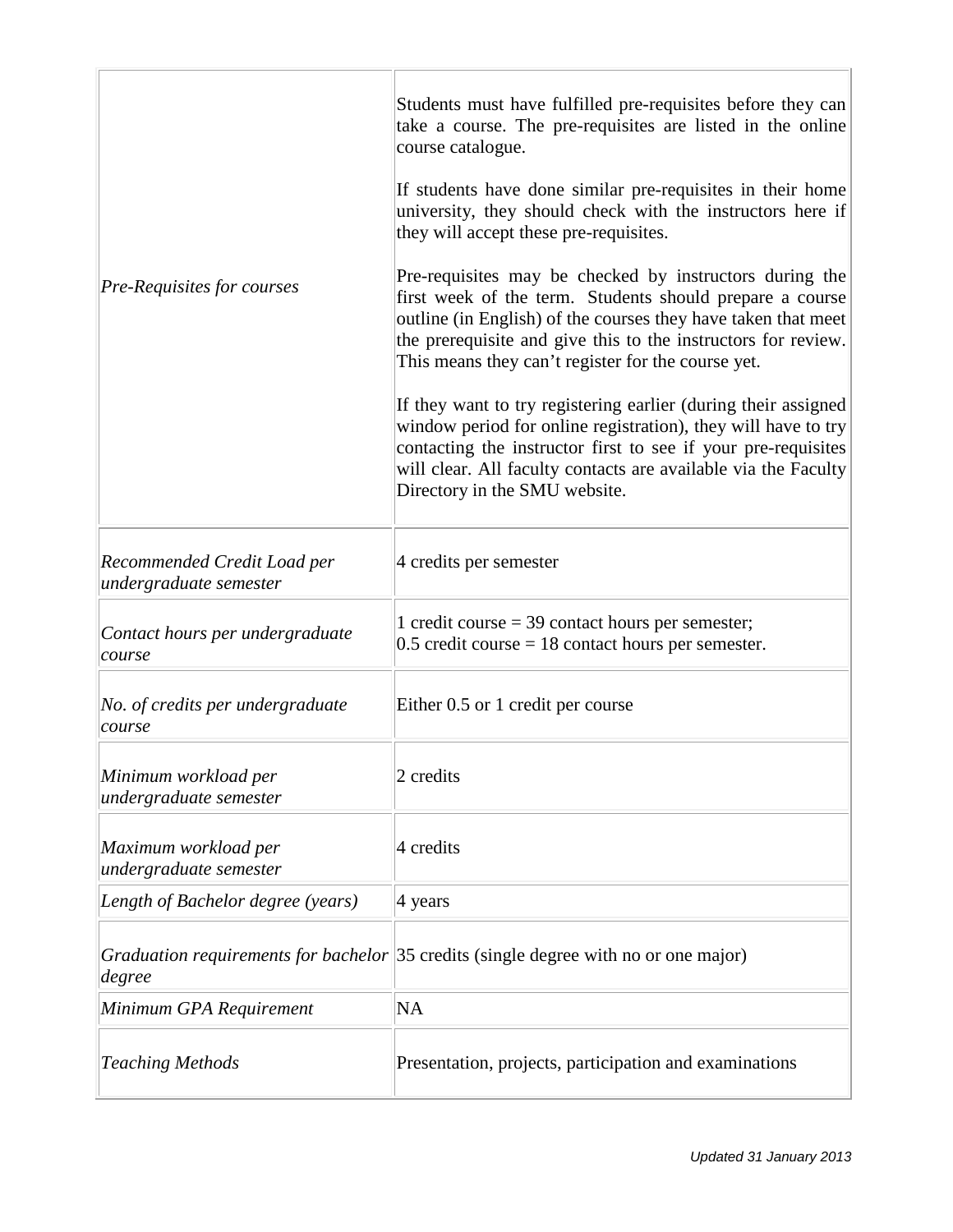|                                                                                    | Grade<br><b>Grade Point</b>                                                                                                                                                                                                                                                                                                                                                                                                                                                    |
|------------------------------------------------------------------------------------|--------------------------------------------------------------------------------------------------------------------------------------------------------------------------------------------------------------------------------------------------------------------------------------------------------------------------------------------------------------------------------------------------------------------------------------------------------------------------------|
|                                                                                    | 4.3<br>$A+$                                                                                                                                                                                                                                                                                                                                                                                                                                                                    |
|                                                                                    | 4.0<br>A                                                                                                                                                                                                                                                                                                                                                                                                                                                                       |
|                                                                                    | 3.7<br>$A-$                                                                                                                                                                                                                                                                                                                                                                                                                                                                    |
|                                                                                    | 3.3<br>$B+$                                                                                                                                                                                                                                                                                                                                                                                                                                                                    |
|                                                                                    | B<br>3.0                                                                                                                                                                                                                                                                                                                                                                                                                                                                       |
| <b>Undergraduate Grading Scale</b>                                                 | 2.7<br>$B-$                                                                                                                                                                                                                                                                                                                                                                                                                                                                    |
|                                                                                    | $C+$<br>2.3                                                                                                                                                                                                                                                                                                                                                                                                                                                                    |
|                                                                                    | $\mathcal{C}$<br>2.0                                                                                                                                                                                                                                                                                                                                                                                                                                                           |
|                                                                                    | $C-$<br>1.7                                                                                                                                                                                                                                                                                                                                                                                                                                                                    |
|                                                                                    | $D+$<br>1.3                                                                                                                                                                                                                                                                                                                                                                                                                                                                    |
|                                                                                    | 1.0<br>D                                                                                                                                                                                                                                                                                                                                                                                                                                                                       |
|                                                                                    | $\mathbf{F}$<br>0.0                                                                                                                                                                                                                                                                                                                                                                                                                                                            |
| Address & contact person for SMU<br>Students' Exchange Transcript to be<br>sent to | Ms Jeanine Lim / Ms Evelyn Gay<br>Office of Global Learning<br><b>Singapore Management University</b><br>Administration Building, Level 8<br>81 Victoria Street<br>Singapore 188065                                                                                                                                                                                                                                                                                            |
|                                                                                    | Application procedures                                                                                                                                                                                                                                                                                                                                                                                                                                                         |
| <b>Application Requirements</b>                                                    | Exchange Coordinator to send us:<br>Nomination via email<br>The following documents must be attached in the online<br>application;<br>Official transcript<br>Photocopy of passport<br>Photograph for SMU student card<br>Nominated incoming students to complete:<br>Online application (Access to the online application<br>will be made available via our partner and student<br>guide. These guides will be sent to partner<br>universities prior to the nomination period) |
| <b>Application Deadlines</b>                                                       | Fall Semester: 30 April<br>Spring Semester: 30 September                                                                                                                                                                                                                                                                                                                                                                                                                       |
| Orientation                                                                        |                                                                                                                                                                                                                                                                                                                                                                                                                                                                                |
| Latest Arrival Date                                                                | 10 working days before term starts                                                                                                                                                                                                                                                                                                                                                                                                                                             |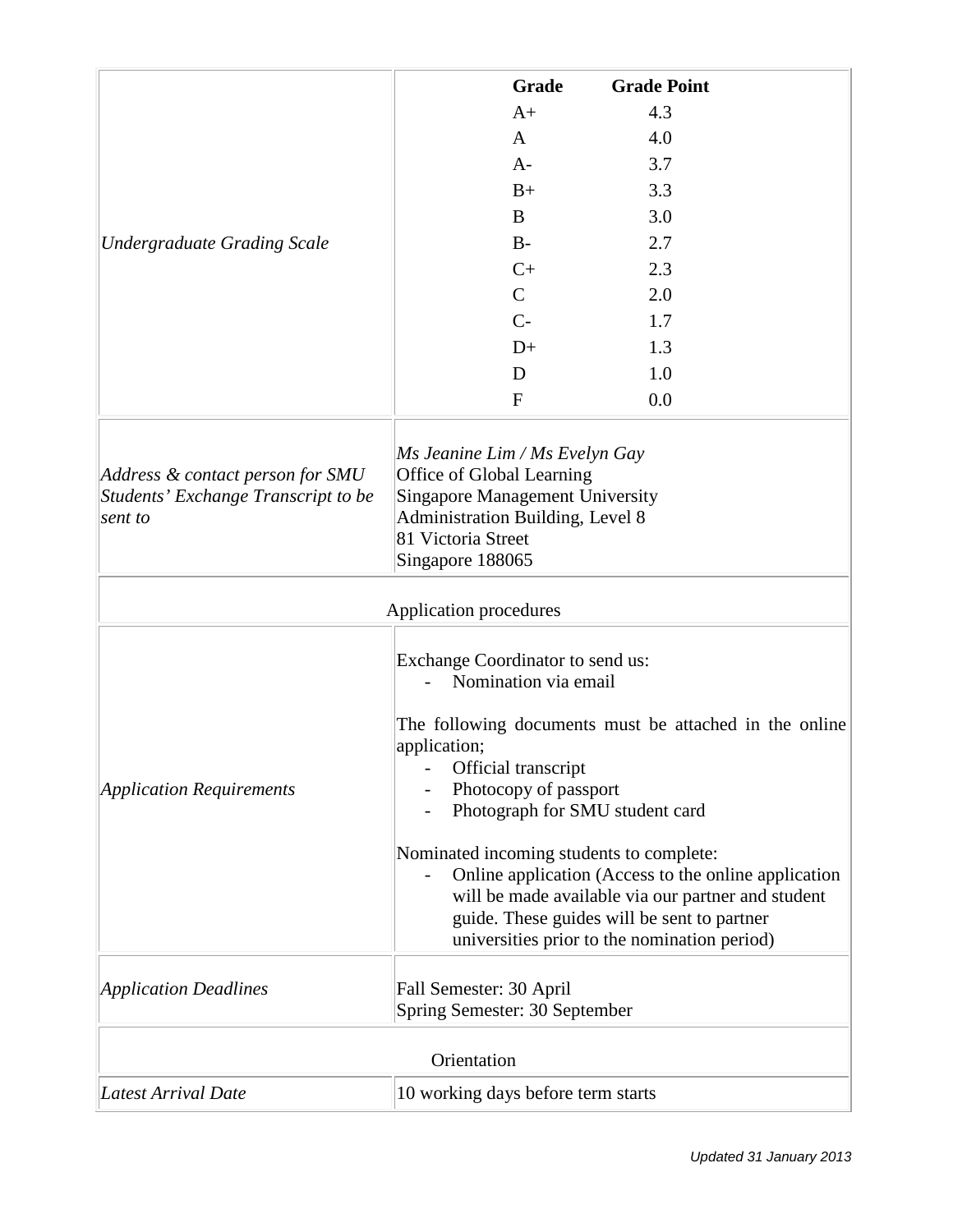| <i><u><b>Orientation</b></u></i> | Compulsory, approximately 4 working days before term<br>begins.                                                                                                                                          |
|----------------------------------|----------------------------------------------------------------------------------------------------------------------------------------------------------------------------------------------------------|
| Accommodation                    |                                                                                                                                                                                                          |
|                                  | Exchange students are advised to seek private<br>accommodation.                                                                                                                                          |
|                                  | For more information, please refer to the following link;<br>http://smu.edu.sg/smu/programmes/exchange-<br>programme/international-exchange/incoming-<br>students/international-exchange                 |
| Housing Options                  | Due to limited rooms at the SMU hostel, we regret to<br>inform that the SMU hostel at Prinsep Street is not<br>available for international exchange students.                                            |
|                                  | The Commonwealth hostel will be open for application<br>after students are accepted into the exchange programme.<br>Students will be informed via email on the application<br>procedures.                |
|                                  | For information on the Commonwealth hostel, please refer<br>to the following link; http://smu.edu.sg/campus-<br>information/campus-commonwealth-hostel                                                   |
| Cost of Rent (in local currency) | Approximately S\$900-S\$1800 per month per person,<br>assuming 3-4 students share a private apartment.                                                                                                   |
|                                  | Cost of Living                                                                                                                                                                                           |
| <i>Prospective costs</i>         | Approximately S\$7,480-S\$8,900 per term (Including rental)<br>of housing)                                                                                                                               |
|                                  | Breakdown of expenses (per month):                                                                                                                                                                       |
|                                  | Food: S\$300 - S\$500 (About \$10-\$15 a day for 3 meals,<br>varies with individuals)<br>Local Transportation: S\$100 - S\$150<br>Telecommunications: From \$30 (varies with usage and                   |
|                                  | promotional packages subscribed)<br>Books and stationery: S\$30 – S\$100 (varies with course)<br>Personal expenses (clothes, entertainment, miscellaneous):<br>$S$100 - S$300 (varies with individuals)$ |
| Additional Fees (Misc. Fees)     | Misc. Fees approximately $S$250 + tax$ , including IT fees,<br>sports facilities, student card, medical and health insurance.                                                                            |